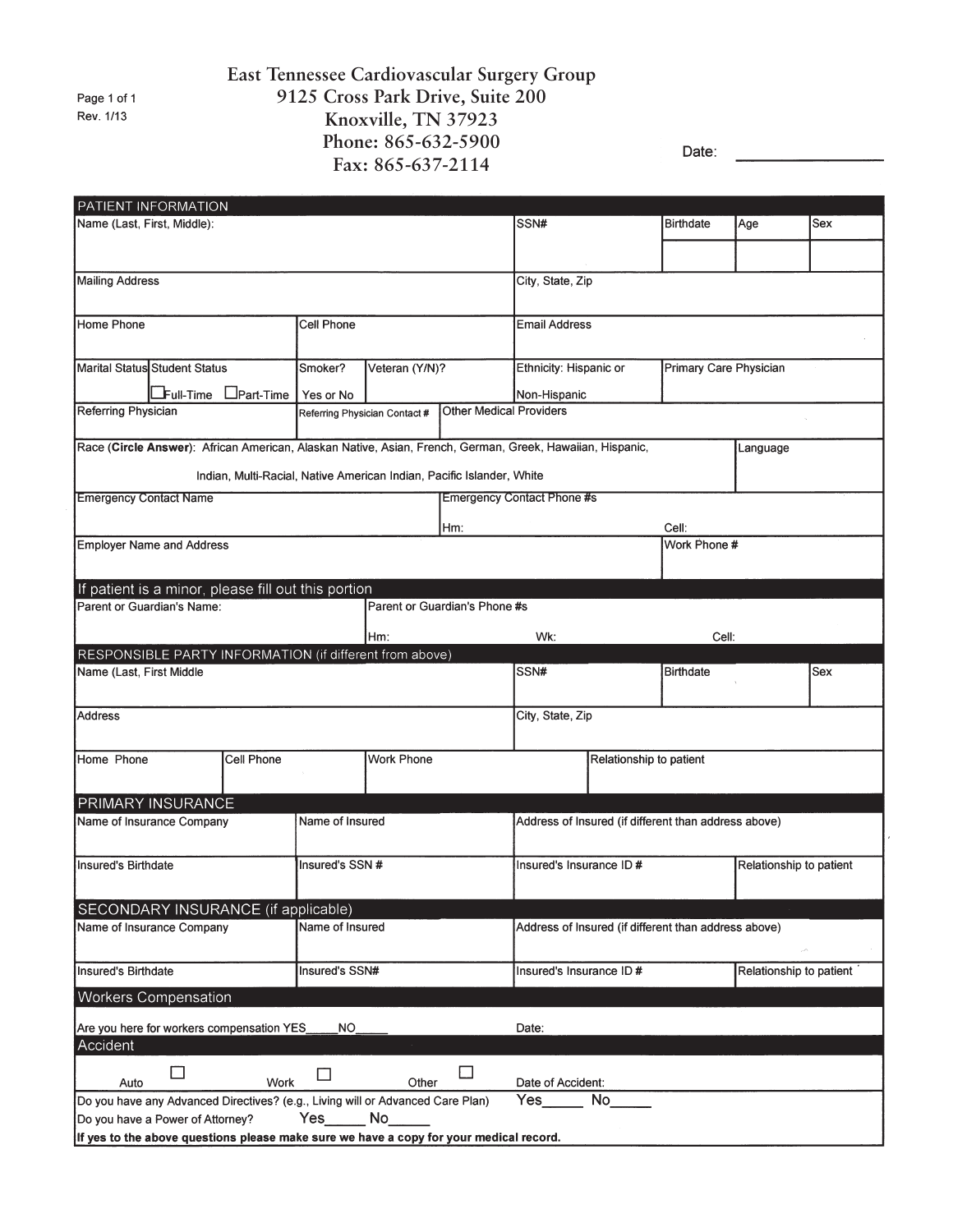## **IN CONSIDERATION OF THIS PHYSICIAN PRACTICE (THE "PRACTICE") FURNISHING SERVICES TO THE PATIENT, PATIENT (OR PATIENT'S LEGALLY AUTHORIZED REPRESENTATIVE, ON PATIENT'S BEHALF) AGREES AS FOLLOWS:**

**I. CONSENT TO MEDICAL TREATMENT AND SERVICES:** The below-signed individual hereby authorizes the Practice and its associated professionals to furnish medical treatment and services to the patient and consents to diagnostic and therapeutic medical care, items, services, and procedures furnished by the Practice, its professionals, and their assistants and designees. Such consent includes consent to photographic/video documentation of the patient's medical treatment as the patient's treating professional finds medically necessary. There are potential risks and hazards to any medical treatment or service, and there is no guarantee any particular treatment or service furnished by the Practice or its professionals will be successful. It is the Practice physician's responsibility to provide adequate information concerning a proposed treatment or service and to obtain any additional necessary consent before proceeding except as limited by emergency or other timesensitive circumstances. The Practice's staff may obtain signature for such consent. The patient has the right to question and refuse treatment; however, if a proposed treatment is refused, the undersigned agrees CMG, the Practice, and their associated professionals and staff shall be released from any and all liability for failure to provide treatment to the patient.

**II. CONSENT TO COMMUNICABLE DISEASE TESTING:** The below-signed individual consents for the patient to be tested for hepatitis, human immunodeficiency virus infection, or any other blood-borne infectious disease, as well as for any other communicable disease or condition, if and when another patient, a health care practitioner, or other individual furnishing services to patient at the Practice, a Practice employee, or an emergency aid worker has a potential exposure from the patient. If such testing becomes necessary, it will be performed at no charge to the patient.

**III. CALCULATION AND PAYMENT OF CHARGES:** The patient is liable and individually obligated for payment of the Practice's charges on the patient's account and the undersigned individual understands and agrees to the following: (1) The Practice's charges are set out in a chargemaster, the relevant portions of which may be examined for purposes of verifying the patient's account during regular business hours in our billing office. The Practice reserves the right to change the rates in the chargemaster. Charges on the patient's account are calculated based on chargemaster rates in effect as of the date charges for items or services are accrued. (2) The patient is liable for the uninsured portion of the Practice bill, which is due in full when services are rendered. Any amount not paid in full by insurance, for any reason, is the responsibility of the patient. (3) The Practice has both an uninsured patient discount policy and an indigent care policy. If the patient is uninsured, the patient is automatically entitled to a discount on chargemaster rates in accordance with the Practice's uninsured patient discount policy. In addition, if the patient is uninsured and meets certain criteria set forth in the Practice's indigent care policy (including, without limitation, income criteria), the patient may be entitled to further discounts to chargemaster rates. Please contact the Practice's financial counselors in our office or the CMG billing office at 865-374- 5200 for more information. (4) The amount of the patient's Practice charges may differ from amounts other patients are obligated to pay based upon each patient's insurance coverage, Medicare/Medicaid coverage, or lack of insurance coverage. The amount of any discount from charges varies based on the circumstances applicable to each individual under the Practice's policies. (5) After reasonable notice, delinquent accounts may be turned over to a collection agency and/or attorney for collection. The patient agrees to pay the costs of collection, including court costs, reasonable attorney fees, collections charges, and reasonable interest charges, associated with Practice's efforts to collect amounts due.

**IV. MEDICARE/MEDICAID PATIENT CERTIFICATION AND ASSIGNMENT OF BENEFITS:** The undersigned individual certifies that the information provided in applying for payment or reimbursement under Titles XVIII and XIX of the Social Security Act is true and correct. Further, the undersigned certifies that correct and complete information has been provided regarding the patient's insurance, HMO, health plan, workers' compensation, or other coverage for services and items furnished to the patient by the Practice, and the undersigned consents to the Practice's billing such payers for items and services furnished by the Practice to patient. The undersigned hereby irrevocably assigns to CMG (or, if Practice professionals are not CMG employees, to Practice) all rights, title, and interest in compensation or payments otherwise payable to the patient, or received by or on behalf of the patient, for Practice items or services from any source or payer on file for the patient's account, including Medicare/Medicaid/TennCare, insurance companies, HMOs, and any other thirdparty payer or financially responsible person, not to exceed charges for services or items rendered. Any person, corporation, or government entity having notice of this assignment is authorized and directed to pay directly to CMG (or, if Practice professionals are not CMG employees, to Practice) all amounts due for health care items and services provided to the patient by the Practice. Except as provided in Section III or by law, the patient is financially responsible to the Practice for the charges not covered by these authorizations. The undersigned understands there are certain items and services for which payers, including Medicare and TRICARE/CHAMPUS/CHAMPVA, do not pay. Any sums not paid by a third-party payer are the patient's obligation. **The patient is responsible for all health insurance or health plan deductibles and coinsurance, as well as noncovered or excluded items or services.** If it is later determined the patient has an HMO or other health plan primary to Medicare and failed to inform the Practice prior to service of such election, the patient shall be